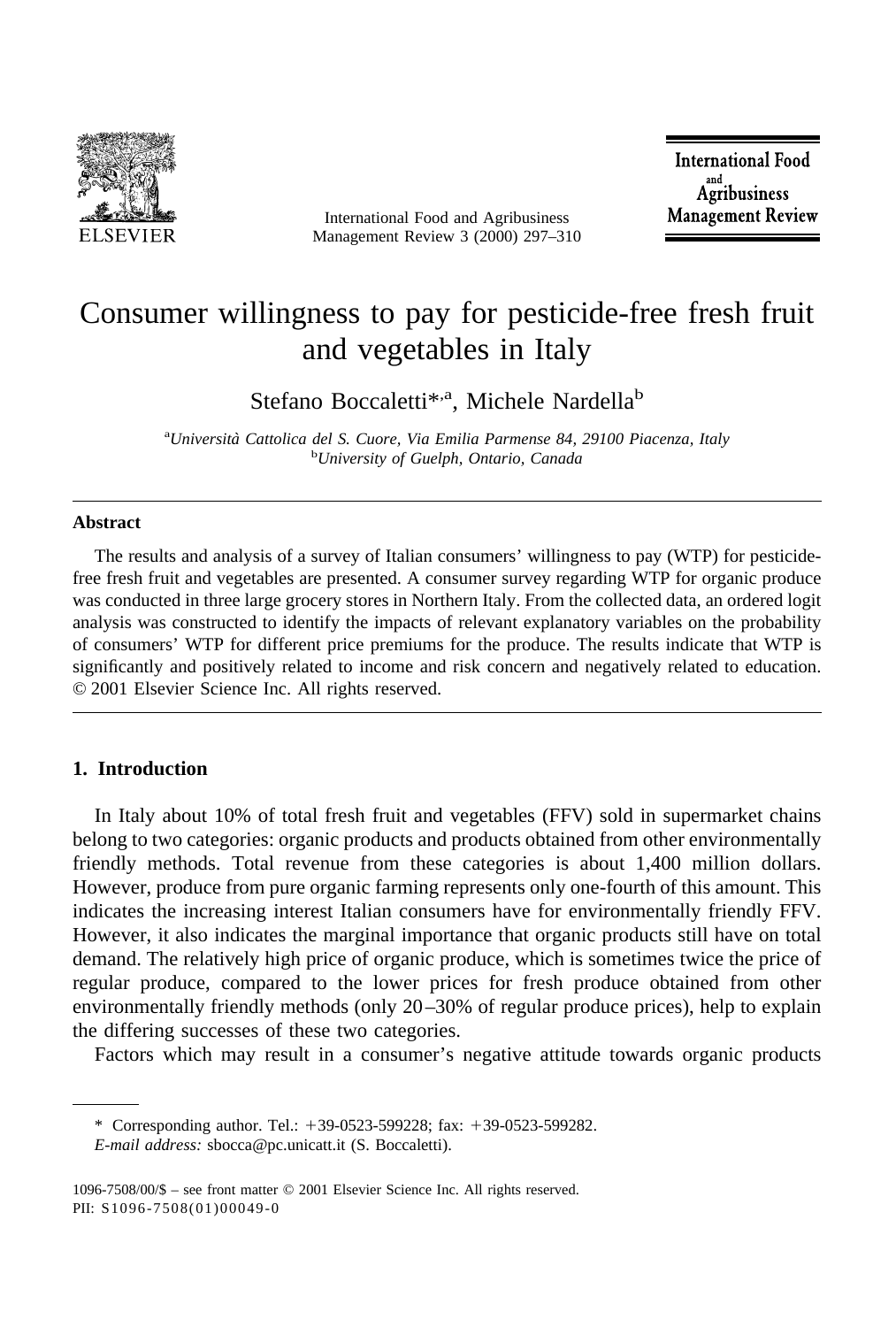include: a substantial lack of organic product information and proper organic certification which erodes consumer's trust (Rizzardi, 1997), consumers perceptions that organic products are only baby food or food for sick people (Piraccini, 2000) and the low product availability in supermarkets, where the bulk of consumers shop.

Looking more closely at the 1999 FFV consumption data, organic produce represented only about 5% of the total consumption (Agrisole, 1999a). Present consumer behavior suggests that commercial categories of fresh produce have reached different stages along the product life cycle, with organic products still in the launch phase and other environmentally friendly products in full development. Nevertheless, recent data show a 20% annual growth rate for organic products in Italy (Agrisole, 1999b). However only 65 organic produce wholesalers out of 400 are able to sell their products through multiple retailers; the only way to reach the entire domestic market. 85% of the total revenue of these large producers (about 85 billion lire  $\sim$  40 million dollars) is in the hands of eight leaders.

This high degree of market concentration gives us an idea of the fragmented supply of organic produce in Italy. It turns out, about two-thirds of the firms sell their products directly to final consumers but are able to do so only through local markets. To access the mass market, producers must reach a minimum efficient size. This also contributes to reduced costs, especially marketing costs, characterized by relevant economies of scale, with direct benefits to consumers through lower prices.

Our research is specifically oriented to the customer of large supermarkets/hypermarkets, that is, consumers generally showing a lower WTP for food products compared to those shopping in traditional outlets. The basic idea is to evaluate the potential for organic FFV, in particular if consumers would be willing to pay price premiums to purchase these products and to what extent. Unfortunately, the very few empirical studies addressing this issue are basically descriptive, often with a psychological more than an economic approach. Therefore, the purpose of this article is to measure how much Italian consumers would be willing to pay for safety in the case of pesticide-free FFV and why. We believe that the results can provide important information for the producers and retailers to help them to understand the main factors affecting consumers' decisions and therefore improve their marketing strategies.

## **2. Conceptual framework**

Previous discussion supports the idea that in Italy, for most consumers, pesticide-free FFV are basically nonmarket goods. This is true for two main reasons: First, organic produce still has a limited diffusion, mostly through very specific and specialized market channels, therefore, it does not always reach the mass market, which is served through supermarket chains. Second, consumers are not always able to recognize organic produce from regular produce. This is because of a lack of quality signals and inadequate certification procedures and to their limited consumption experience. These two factors make organic FFV quite undifferentiated from regular produce. Under these circumstances, consumers often doubt the existence of "really organic" FFV, perceiving these products as "nonmarket" products. For example, Rizzardi (1997) shows that the scarce demand for these products is attributable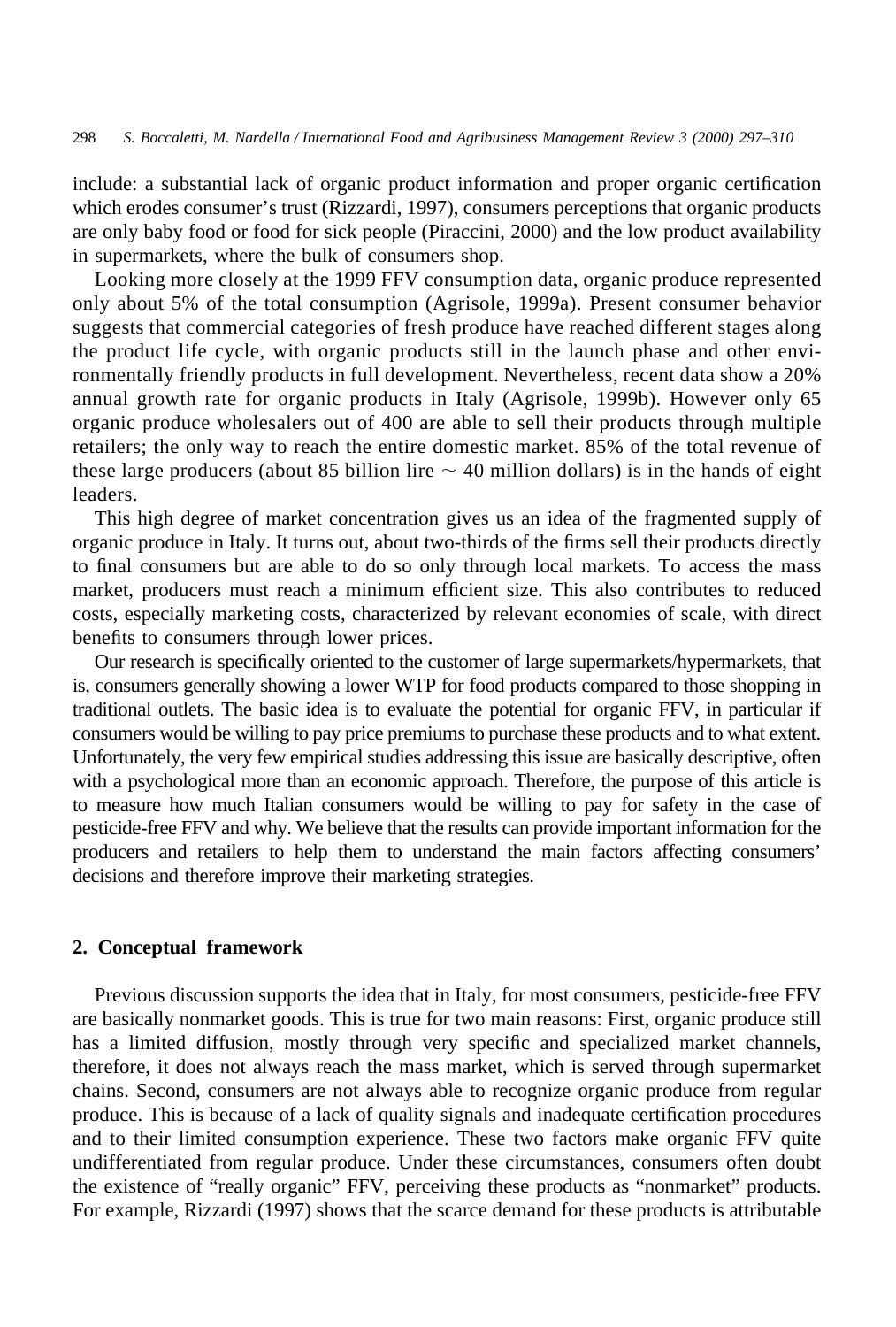to their limited in store diffusion, to the poor information that consumers have and to the fact that consumers do not trust organic FFV.

Although there are several economic methodologies to value nonmarket goods, $<sup>1</sup>$ </sup> researchers usually consider Contingent Valuation (CV) the most appropriate for measuring food safety. The CV method is more flexible and has a relatively low cost compared to other methods that try to replicate real purchasing situations, such as experimental markets.

CV allows a direct estimation of WTP by means of different (direct) elicitation techniques. Consumers simply indicate their WTP without purchasing the (nonmarket) hypothetical product. Direct methods like both CV and experimental markets have raised several concerns about their reliability. A major issue is that consumers may have little information about the risks involved and therefore they may give a wrong monetary evaluation of the benefit from risk avoidance. A possible solution is to inform consumers about the risks involved during the interview or the experiment (Buzby et al., 1995; Fox et al., 1995).

A second problem is in regards to the product dependence of the analysis and the possibility of the extension of WTP results to other foods, that is, the results found for specific risks and food products cannot necessarily be generalized to other risks and products (Caswell, 1998).

Within the specific field of CV analysis, the reliance of this method on consumers' subjective responses makes the results vulnerable to several potential biases. First of all consumers face hypothetical-purchasing situations: they probably take this scenario less seriously than the real one and therefore they may tend to overestimate their true WTP (Blumenshein et al., 1998).

Nevertheless, the selection of appropriate survey and elicitation methods would reduce these biases. Data can be collected through personal face-to-face interviews, mail questionnaires or telephone interviews. Whenever consumers do not have good consumption experience regarding a product, either through direct use or indirectly through the use of similar products, direct contact with a well-trained interviewer would probably help respondents to focus on the risks involved or the risks that could be avoided. The Italian representative consumer is not particularly acquainted with pesticide-free products, and in any case his or her experience is quite limited, because of the rather recent introduction of these items. A direct elicitation with in-person interviews well suits this scenario.

Moreover, WTP elicitation using a payment card method is appropriate for its simplicity and to give to basically uninformed individuals a detailed choice among a range of predefined price premiums. This method asks respondents to select the amount they are willing to pay from a checklist of possible payments, either in absolute terms or as a percentage of price. We chose to use a payment card with five classes of price premiums in percentage of regular price.

## **3. Survey design**

Four hundred in-person interviews were conducted in January 1998 in three large supermarkets located in Northern Italy. The main purpose of the survey was to collect data on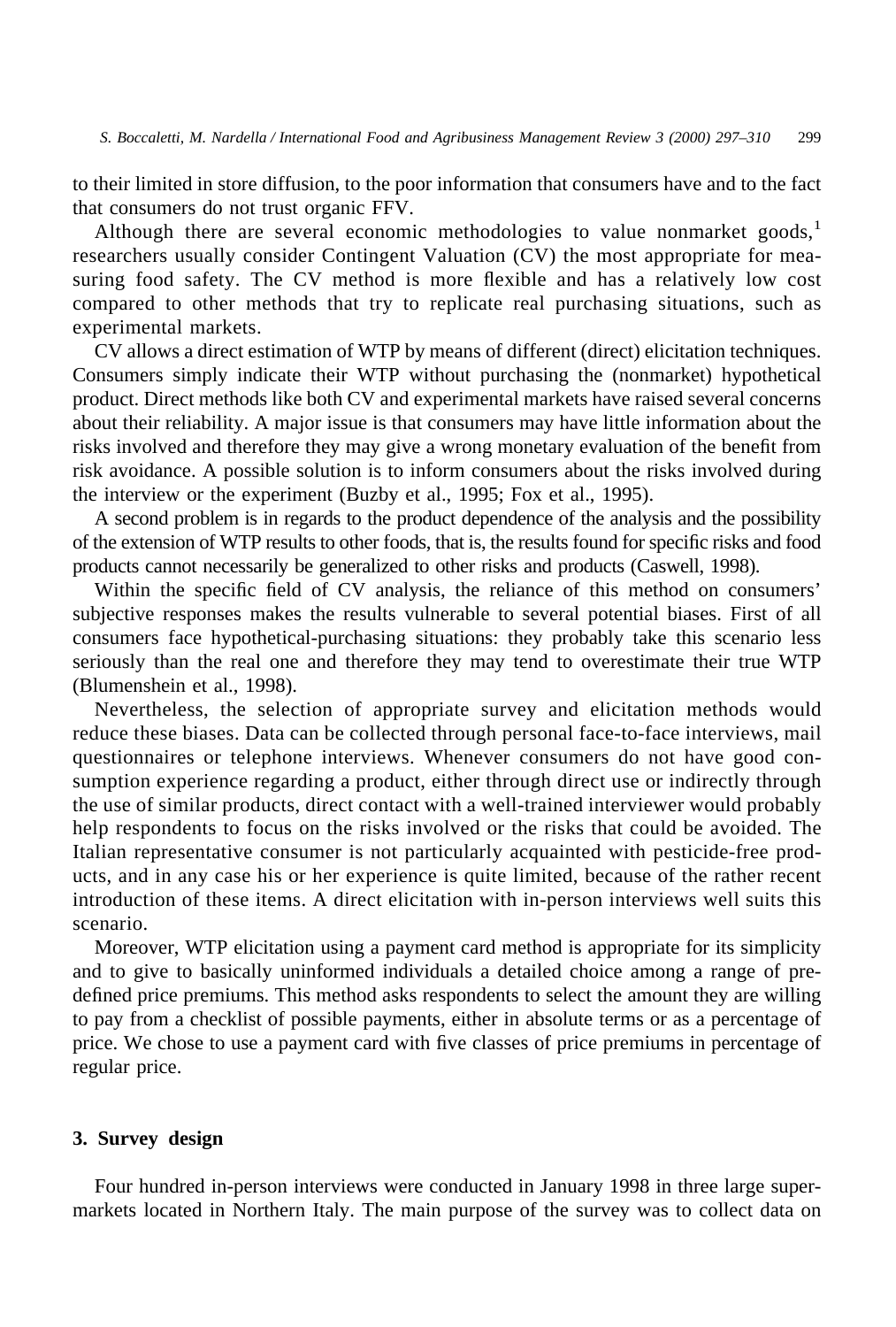individual WTP and on the explanatory variables that, from other similar studies, are believed to affect individual purchasing behavior. Respondents were asked to answer several questions grouped in the three main sections of the questionnaire.

In the first section, we identify the *socio-demographic* individual characteristics of respondents: age, sex, education, income, place of residence, and presence of children.

The second section is dedicated to the evaluation of the respondent's *food-borne risk perception.* Similar to other authors' (Misra et al., 1991) surveys, a pool of eight questions quantify consumer's risk perception about pesticide residues and four other food components: cholesterol, fat, salt, sugar. Specifically, the first five questions asked respondents, for each of these risk sources, to indicate the perceived risk level: no risk, low, moderate, high. In terms of scores, high-risk concern received 3 points, moderate concern 2, low concern 1 and no concern 0. To summarize individual risk types, an overall food risk concern variable (FOOD) was calculated summing the scores for each of the five questions: the maximum value was standardized at 100.

The remaining three questions referred to:

- Consumer's ranking of five food concerns: pesticide residues, cholesterol, fat, salt, sugar; if pesticides were ranked 1st, 2nd, or 3rd the answer received 3, 2, and 1 points, respectively;
- An opinion statement concerning the use of pesticides on FFV: consumer's suggestion to ban pesticides, to ban some pesticides and monitor the use of the others, to increase testing and certification or to do nothing. Points assigned were 3, 2, 1, and 0, respectively;
- An opinion statement about the importance of a label certifying the low level of pesticide residues: "important" received 1 point, "non-important" 0 points.

An overall index variable (PEST) to evaluate risk perception from pesticide residues was calculated adding the points obtained for the above three questions to those obtained from the previous question on the risk level perception about pesticides: the maximum value was standardized at 100.

In the last section, we elicited WTP by asking respondents to indicate how much above regular prices they would be willing to pay, choosing from 5 classes of price premiums: 0%, no more than 5%, 6 to 10%, 11 to 15%, 16 to 20%, or more than 20%.

In this section, we also tried to directly assess the impact that information about health risks from pesticides may have on WTP. First, we asked the respondent if he knew at least one out of three main negative effects of pesticides on human health. From this question a "knowledge" variable (KNOW) was obtained. We also tried to assess the impact of new information on health risks on WTP. After a brief illustration of three main effects, respondents were asked to reformulate their WTP. We found that the new variable was not statistically different from the one obtained from the first elicitation.

We were able to complete 336 questionnaires out of the 400 people interviewed. This was either because the contacted person declined an interview or because the information collected was not complete.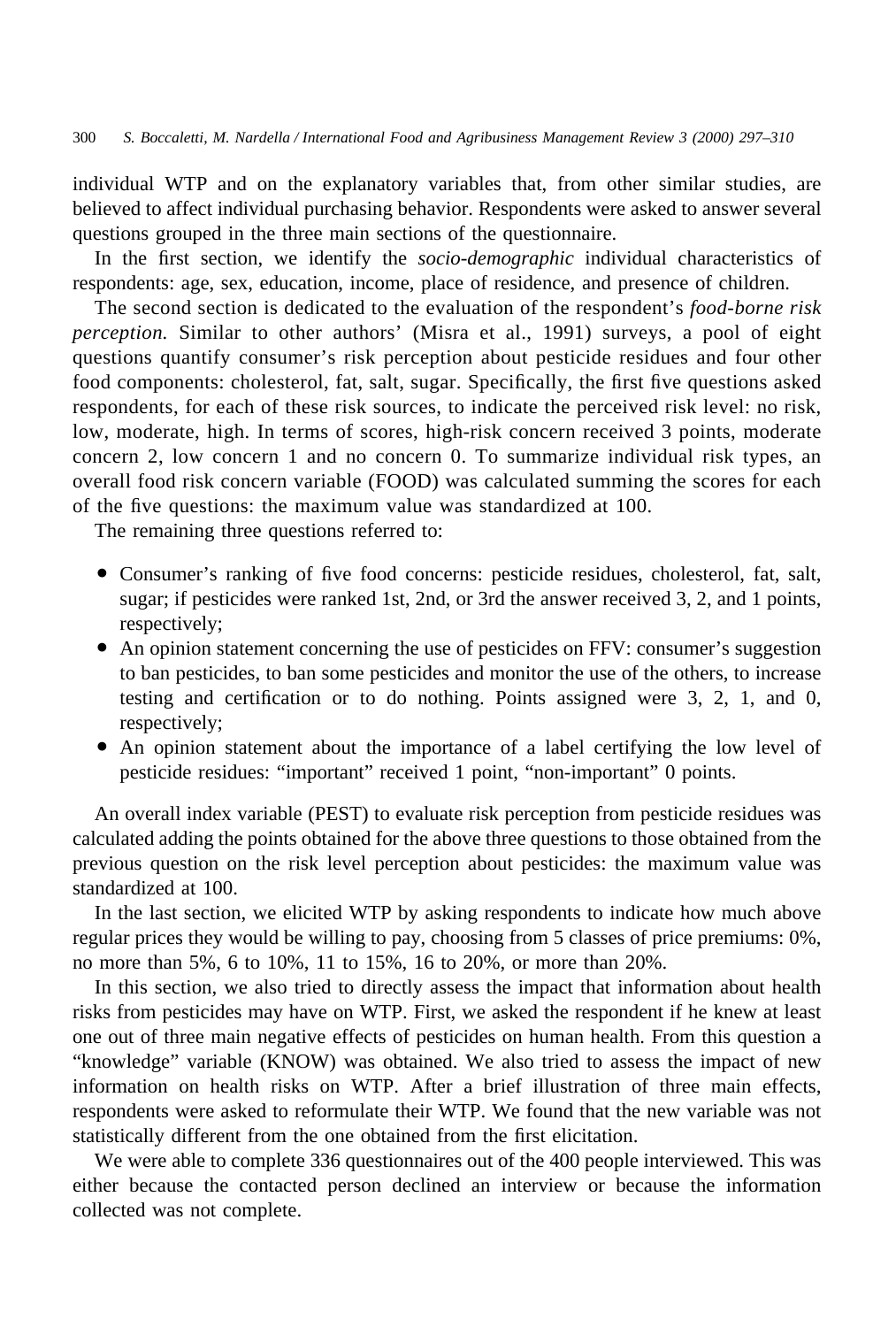

#### **4. Survey results**

Looking at the WTP sample distribution, the survey clearly suggests that most respondents (72%) were not willing to pay a price premium higher than 15% for pesticide-free FFV. Eleven percent were not willing to pay anything, while the highest percentage, 34%, were willing to pay a premium between 6 and 10% of the regular price (Fig. 1). This preliminary result confirms that Italian consumers do not really trust these products, and therefore perceive them as only a partial solution to their demand for safety (at least in the present situation, with a low evaluation of the positive marginal utility from the consumption of organic FFV). In 1995, Bagnara (1995) found results that, considering the three year lag with respect to our data, are comparable to ours, with 41% of the respondents perceiving the "organic" characteristic as intrinsic to the product but not as added value, therefore, showing no positive WTP for organic products. He also found that 52% of the respondents were willing to pay a positive price premium, but most of them were willing to pay only 20% more than the regular price.

Fig. 2 clearly shows the positive relationship between income and WTP -respondents who were not willing to pay higher prices had an average income of 21.3 million lire, well below the average income of those belonging to the modal WTP class  $(6-10\%)$ , 30 million lire. WTP is also positively related to AGE: the average age of the respondents willing to pay no more than 10% of the regular price was slightly above 40, whereas for those showing a



Fig. 2. WTP by age and income.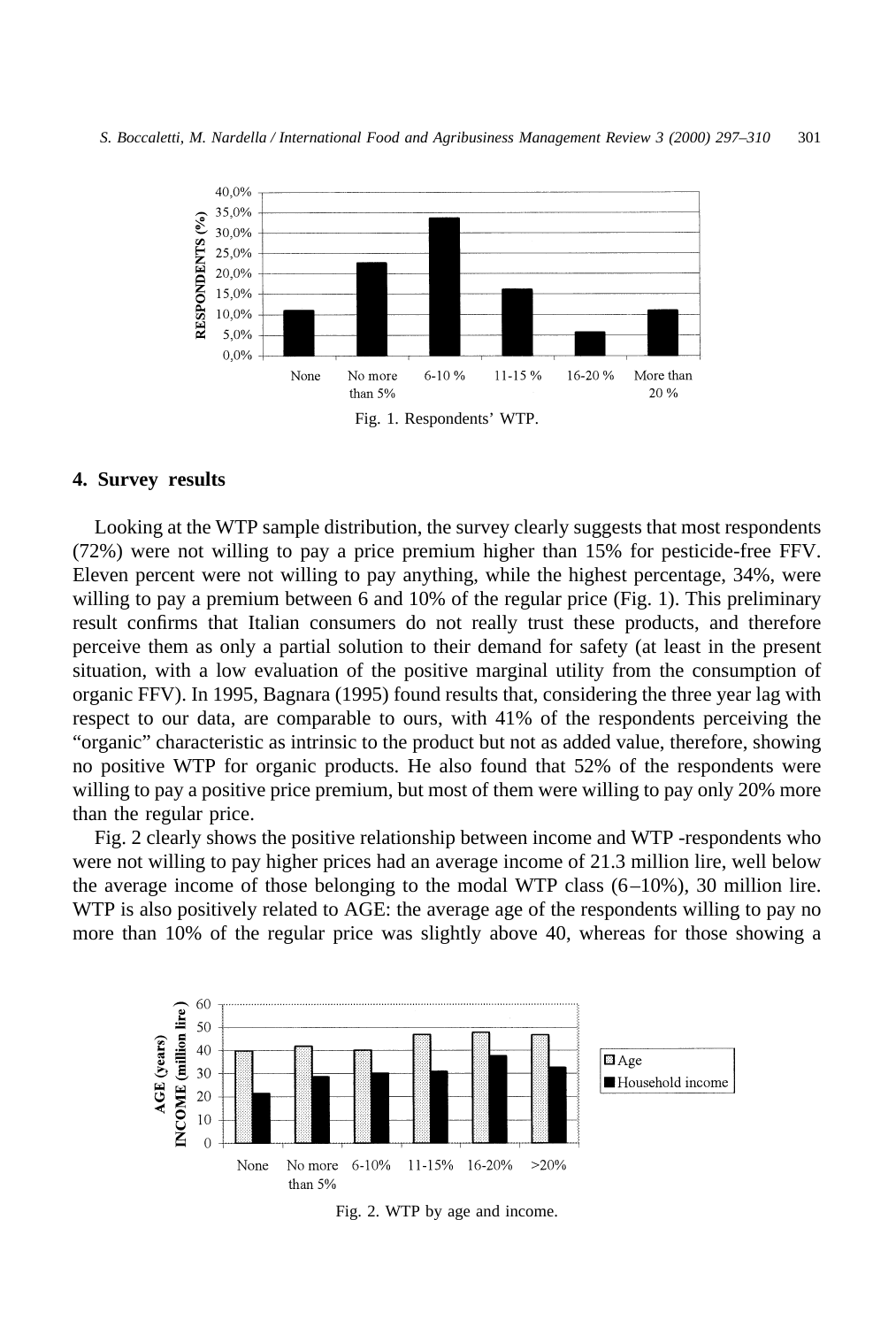| <b>WTP</b> | Risk concern (PEST) |                  |              |  |  |  |  |  |
|------------|---------------------|------------------|--------------|--|--|--|--|--|
|            | Low $(<50)$         | Medium $(50-80)$ | High $(>80)$ |  |  |  |  |  |
| None       | 33%                 | 11%              | 5%           |  |  |  |  |  |
| $<$ 5%     | 23%                 | 23%              | 23%          |  |  |  |  |  |
| $6 - 10$   | 19%                 | 36%              | 33%          |  |  |  |  |  |
| $11 - 15$  | 16%                 | 15%              | 18%          |  |  |  |  |  |
| $16 - 20$  | 7%                  | 6%               | 5%           |  |  |  |  |  |
| >20        | 3%                  | 9%               | 16%          |  |  |  |  |  |
| Total      | 100%                | 100%             | 100%         |  |  |  |  |  |

Table 1 WTP for pesticide-free FFV and risk concern

higher WTP was about 47. Therefore, the respondents with the highest WTP seem to belong to two main categories defined in the Italian commercial literature (Bove, 1990).

The "traditionalist and careful" category, which includes people between 45 and 55 years of age, with a high education and a medium-high income: they pay particular attention to their food consumption and they usually have a good degree of information.

The "traditionalist-inattentive" category, with the same characteristics of income and age, but with a lower degree of information: they like pesticide-free products because they resemble the "good old ones."

If WTP reflects the marginal utility attached to the consumption of one unit of pesticidefree FFV, then it should also depend on individual risk attitudes towards pesticides, summarized in the "risk concern variable" PEST. In principle, we would expect a higher WTP for those consumers more averse to risk, that is, with a higher value of the PEST risk concern index. This hypothesis is clearly confirmed in Table 1—16% of the respondents highly concerned about risk from pesticides were willing to pay a price premium greater than 20% of the regular price to buy pesticide-free FFV and only 5% were not willing to pay higher prices. For those showing low risk concern, the percentages were 3% and 33% respectively. In all cases, most of the respondents—74% in the medium and high concern classes and 58% in the low concern class—were willing to pay a premium between 5 and 15% of the regular price. This result reflects the difficulties that consumers faced when they were asked to quantify in monetary terms the benefits from reducing food risks, that is, to translate a qualitative perception into a quantitative measure. The lack of clear certification procedures able to guarantee a credence attribute, such as safety, and scarce product differentiation make the problem worse. Apparently, labeling products to certify organic production is not a guarantee itself. Most Italian consumers do not trust labels because they do not perceive the existence of proper certification procedures (Pirani and Re, 1999).

WTP and independent variables are defined and sample statistics are presented in Table 2. All the explanatory variables are binary, with the exception of the two risk perception indices FOOD and PEST.

In the sample, the average consumer was married (80% of the sample), 42 years old, with an average family income of 39.2 million lire (about 19,000 dollars), obtained at least a high school diploma (72%), lived in an urban area (78%) and knew at least one negative effect of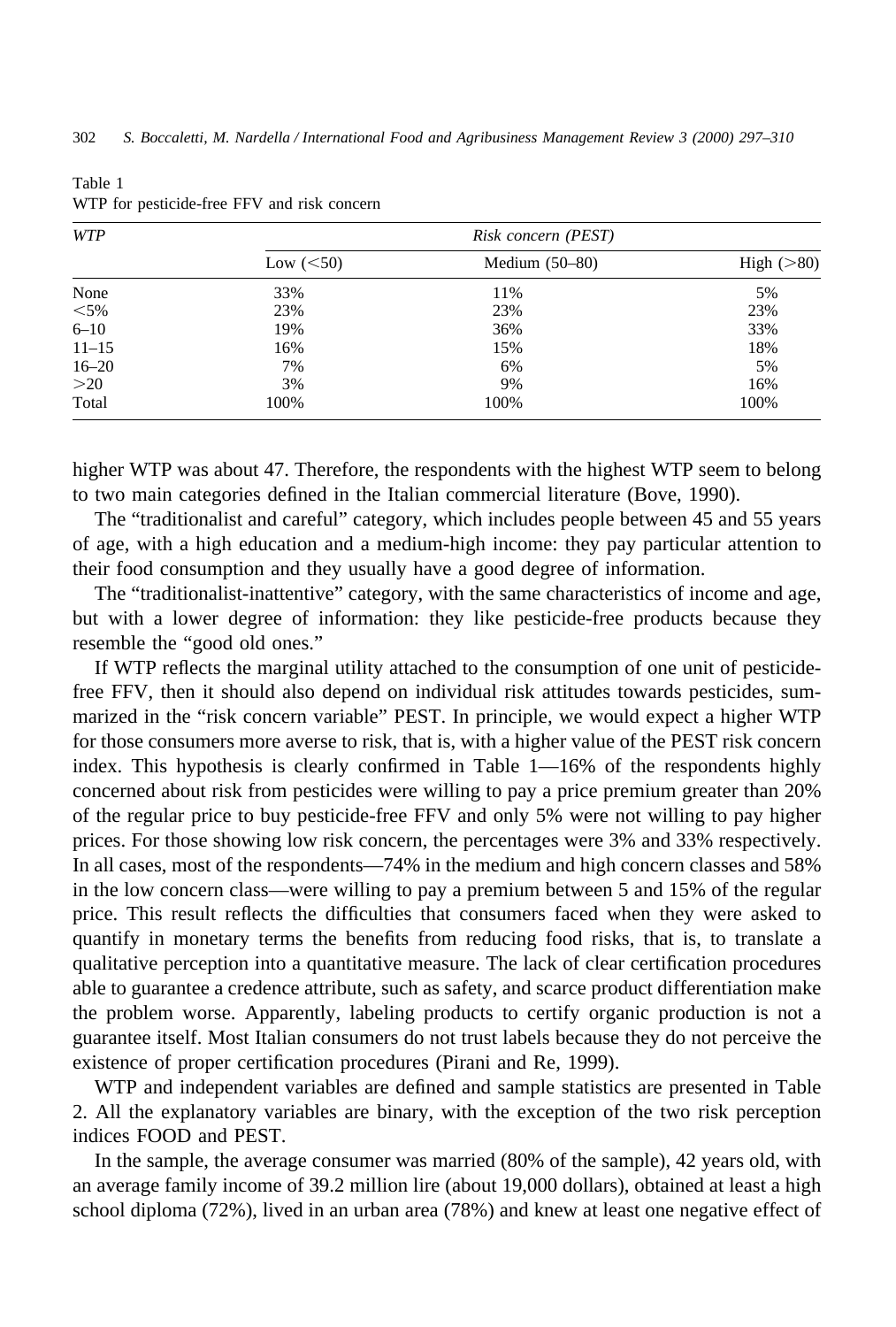*S. Boccaletti, M. Nardella / International Food and Agribusiness Management Review 3 (2000) 297–310* 303

## Table 2

Variable definition and sample statistics

| 5<br>$\Omega$<br>Willingness to pay for residue-free<br><b>WTP</b><br>2.1577<br>1.4233<br>produce<br>$0 = none$<br>$1 =$ no more than 5%<br>$2 = 6 - 10\%$<br>$3 = 11 - 15\%$<br>$4 = 16 - 20%$<br>$5 =$ more than 20%<br>Age of respondent<br>$1 = 34$ or less, 0 otherwise<br>AGE 34<br>0.2976<br>0.4579<br>1<br>$\theta$<br>$1 = 35 - 49$ , 0 otherwise<br>AGE 35-49<br>0.4405<br>0.4972<br>1<br>$\overline{0}$<br>AGE 50-60<br>$1 = 50 - 60$ , 0 otherwise<br>0.1935<br>0.3956<br>1<br>$\overline{0}$<br>AGE over 60<br>0.0685<br>$1 =$ more than 60, 0 otherwise<br>0.2529<br>1<br>$\overline{0}$<br>Sex of respondent<br><b>SEX</b><br>0.8185<br>0.3860<br>1<br>$\overline{0}$<br>$1 =$ male; $0 =$ female<br>Education of respondent<br>$\mathbf{1}$<br>$\theta$<br><b>EDUCATION</b><br>0.7202<br>0.4496<br>$1 =$ high school or university,<br>0 otherwise<br>Place of residence<br>0.7768<br>0.4170<br>$\mathbf{1}$<br><b>URBAN</b><br>$\Omega$<br>$1 =$ Urban, 0 otherwise<br>$\mathbf{1}$<br>Household with children (less than 10)<br><b>CHILD</b><br>0.2649<br>0.4419<br>$\Omega$<br>years old)<br>$1 =$ children, 0 otherwise<br>Household income<br>0.3006<br>$1 =$ less than 30 million lire, 0<br>INCOME-30<br>0.4592<br>1<br>$\mathbf{0}$<br>otherwise<br>$1 = 30-60$ million lire, 0 otherwise<br>INCOME 30-60<br>0.5655<br>0.4964<br>1<br>$\boldsymbol{0}$<br>0.3411<br>$1 =$ more than 60 million lire, 0<br>INCOME > 60<br>0.1339<br>1<br>$\Omega$<br>otherwise<br>Knowledge of pesticide-borne health risks<br>0.8571<br>$\mathbf{1}$<br>$\mathbf{0}$<br>0.3504<br><b>KNOW</b><br>$0 = no$ information<br>$1 =$ one or more effects known<br>Pesticides concern index<br><b>PEST</b><br>78.6905<br>16.6817<br>100<br>$\boldsymbol{0}$ | Variable definition | Variable name | Mean | Standard<br>deviation | Max | Min |  |
|--------------------------------------------------------------------------------------------------------------------------------------------------------------------------------------------------------------------------------------------------------------------------------------------------------------------------------------------------------------------------------------------------------------------------------------------------------------------------------------------------------------------------------------------------------------------------------------------------------------------------------------------------------------------------------------------------------------------------------------------------------------------------------------------------------------------------------------------------------------------------------------------------------------------------------------------------------------------------------------------------------------------------------------------------------------------------------------------------------------------------------------------------------------------------------------------------------------------------------------------------------------------------------------------------------------------------------------------------------------------------------------------------------------------------------------------------------------------------------------------------------------------------------------------------------------------------------------------------------------------------------------------------------------------------------------------------------------------------------------------------------------|---------------------|---------------|------|-----------------------|-----|-----|--|
|                                                                                                                                                                                                                                                                                                                                                                                                                                                                                                                                                                                                                                                                                                                                                                                                                                                                                                                                                                                                                                                                                                                                                                                                                                                                                                                                                                                                                                                                                                                                                                                                                                                                                                                                                              |                     |               |      |                       |     |     |  |
|                                                                                                                                                                                                                                                                                                                                                                                                                                                                                                                                                                                                                                                                                                                                                                                                                                                                                                                                                                                                                                                                                                                                                                                                                                                                                                                                                                                                                                                                                                                                                                                                                                                                                                                                                              |                     |               |      |                       |     |     |  |
|                                                                                                                                                                                                                                                                                                                                                                                                                                                                                                                                                                                                                                                                                                                                                                                                                                                                                                                                                                                                                                                                                                                                                                                                                                                                                                                                                                                                                                                                                                                                                                                                                                                                                                                                                              |                     |               |      |                       |     |     |  |
|                                                                                                                                                                                                                                                                                                                                                                                                                                                                                                                                                                                                                                                                                                                                                                                                                                                                                                                                                                                                                                                                                                                                                                                                                                                                                                                                                                                                                                                                                                                                                                                                                                                                                                                                                              |                     |               |      |                       |     |     |  |
|                                                                                                                                                                                                                                                                                                                                                                                                                                                                                                                                                                                                                                                                                                                                                                                                                                                                                                                                                                                                                                                                                                                                                                                                                                                                                                                                                                                                                                                                                                                                                                                                                                                                                                                                                              |                     |               |      |                       |     |     |  |
|                                                                                                                                                                                                                                                                                                                                                                                                                                                                                                                                                                                                                                                                                                                                                                                                                                                                                                                                                                                                                                                                                                                                                                                                                                                                                                                                                                                                                                                                                                                                                                                                                                                                                                                                                              |                     |               |      |                       |     |     |  |
|                                                                                                                                                                                                                                                                                                                                                                                                                                                                                                                                                                                                                                                                                                                                                                                                                                                                                                                                                                                                                                                                                                                                                                                                                                                                                                                                                                                                                                                                                                                                                                                                                                                                                                                                                              |                     |               |      |                       |     |     |  |
|                                                                                                                                                                                                                                                                                                                                                                                                                                                                                                                                                                                                                                                                                                                                                                                                                                                                                                                                                                                                                                                                                                                                                                                                                                                                                                                                                                                                                                                                                                                                                                                                                                                                                                                                                              |                     |               |      |                       |     |     |  |
|                                                                                                                                                                                                                                                                                                                                                                                                                                                                                                                                                                                                                                                                                                                                                                                                                                                                                                                                                                                                                                                                                                                                                                                                                                                                                                                                                                                                                                                                                                                                                                                                                                                                                                                                                              |                     |               |      |                       |     |     |  |
|                                                                                                                                                                                                                                                                                                                                                                                                                                                                                                                                                                                                                                                                                                                                                                                                                                                                                                                                                                                                                                                                                                                                                                                                                                                                                                                                                                                                                                                                                                                                                                                                                                                                                                                                                              |                     |               |      |                       |     |     |  |
|                                                                                                                                                                                                                                                                                                                                                                                                                                                                                                                                                                                                                                                                                                                                                                                                                                                                                                                                                                                                                                                                                                                                                                                                                                                                                                                                                                                                                                                                                                                                                                                                                                                                                                                                                              |                     |               |      |                       |     |     |  |
|                                                                                                                                                                                                                                                                                                                                                                                                                                                                                                                                                                                                                                                                                                                                                                                                                                                                                                                                                                                                                                                                                                                                                                                                                                                                                                                                                                                                                                                                                                                                                                                                                                                                                                                                                              |                     |               |      |                       |     |     |  |
|                                                                                                                                                                                                                                                                                                                                                                                                                                                                                                                                                                                                                                                                                                                                                                                                                                                                                                                                                                                                                                                                                                                                                                                                                                                                                                                                                                                                                                                                                                                                                                                                                                                                                                                                                              |                     |               |      |                       |     |     |  |
|                                                                                                                                                                                                                                                                                                                                                                                                                                                                                                                                                                                                                                                                                                                                                                                                                                                                                                                                                                                                                                                                                                                                                                                                                                                                                                                                                                                                                                                                                                                                                                                                                                                                                                                                                              |                     |               |      |                       |     |     |  |
|                                                                                                                                                                                                                                                                                                                                                                                                                                                                                                                                                                                                                                                                                                                                                                                                                                                                                                                                                                                                                                                                                                                                                                                                                                                                                                                                                                                                                                                                                                                                                                                                                                                                                                                                                              |                     |               |      |                       |     |     |  |
|                                                                                                                                                                                                                                                                                                                                                                                                                                                                                                                                                                                                                                                                                                                                                                                                                                                                                                                                                                                                                                                                                                                                                                                                                                                                                                                                                                                                                                                                                                                                                                                                                                                                                                                                                              |                     |               |      |                       |     |     |  |
|                                                                                                                                                                                                                                                                                                                                                                                                                                                                                                                                                                                                                                                                                                                                                                                                                                                                                                                                                                                                                                                                                                                                                                                                                                                                                                                                                                                                                                                                                                                                                                                                                                                                                                                                                              |                     |               |      |                       |     |     |  |
|                                                                                                                                                                                                                                                                                                                                                                                                                                                                                                                                                                                                                                                                                                                                                                                                                                                                                                                                                                                                                                                                                                                                                                                                                                                                                                                                                                                                                                                                                                                                                                                                                                                                                                                                                              |                     |               |      |                       |     |     |  |
|                                                                                                                                                                                                                                                                                                                                                                                                                                                                                                                                                                                                                                                                                                                                                                                                                                                                                                                                                                                                                                                                                                                                                                                                                                                                                                                                                                                                                                                                                                                                                                                                                                                                                                                                                              |                     |               |      |                       |     |     |  |
|                                                                                                                                                                                                                                                                                                                                                                                                                                                                                                                                                                                                                                                                                                                                                                                                                                                                                                                                                                                                                                                                                                                                                                                                                                                                                                                                                                                                                                                                                                                                                                                                                                                                                                                                                              |                     |               |      |                       |     |     |  |
|                                                                                                                                                                                                                                                                                                                                                                                                                                                                                                                                                                                                                                                                                                                                                                                                                                                                                                                                                                                                                                                                                                                                                                                                                                                                                                                                                                                                                                                                                                                                                                                                                                                                                                                                                              |                     |               |      |                       |     |     |  |
|                                                                                                                                                                                                                                                                                                                                                                                                                                                                                                                                                                                                                                                                                                                                                                                                                                                                                                                                                                                                                                                                                                                                                                                                                                                                                                                                                                                                                                                                                                                                                                                                                                                                                                                                                              |                     |               |      |                       |     |     |  |
|                                                                                                                                                                                                                                                                                                                                                                                                                                                                                                                                                                                                                                                                                                                                                                                                                                                                                                                                                                                                                                                                                                                                                                                                                                                                                                                                                                                                                                                                                                                                                                                                                                                                                                                                                              |                     |               |      |                       |     |     |  |
|                                                                                                                                                                                                                                                                                                                                                                                                                                                                                                                                                                                                                                                                                                                                                                                                                                                                                                                                                                                                                                                                                                                                                                                                                                                                                                                                                                                                                                                                                                                                                                                                                                                                                                                                                              |                     |               |      |                       |     |     |  |
|                                                                                                                                                                                                                                                                                                                                                                                                                                                                                                                                                                                                                                                                                                                                                                                                                                                                                                                                                                                                                                                                                                                                                                                                                                                                                                                                                                                                                                                                                                                                                                                                                                                                                                                                                              |                     |               |      |                       |     |     |  |
|                                                                                                                                                                                                                                                                                                                                                                                                                                                                                                                                                                                                                                                                                                                                                                                                                                                                                                                                                                                                                                                                                                                                                                                                                                                                                                                                                                                                                                                                                                                                                                                                                                                                                                                                                              |                     |               |      |                       |     |     |  |
|                                                                                                                                                                                                                                                                                                                                                                                                                                                                                                                                                                                                                                                                                                                                                                                                                                                                                                                                                                                                                                                                                                                                                                                                                                                                                                                                                                                                                                                                                                                                                                                                                                                                                                                                                              |                     |               |      |                       |     |     |  |
| 100<br>$\theta$<br>Food-borne risk concern index<br><b>FOOD</b><br>78.6111<br>15.9743                                                                                                                                                                                                                                                                                                                                                                                                                                                                                                                                                                                                                                                                                                                                                                                                                                                                                                                                                                                                                                                                                                                                                                                                                                                                                                                                                                                                                                                                                                                                                                                                                                                                        |                     |               |      |                       |     |     |  |

pesticides on human health (86%). The average number of family components was 3.2 with spouse, spouse and one or two children.

The three subsamples, one for each supermarket visited, were not statistically different. We assumed that they were part of the same population and therefore the data were pooled together.

## **5. Procedures and empirical results**

The purpose of the estimated model was to measure the impact of the most relevant explanatory factors on the individual WTP with regards to pesticide FFV. Several alternative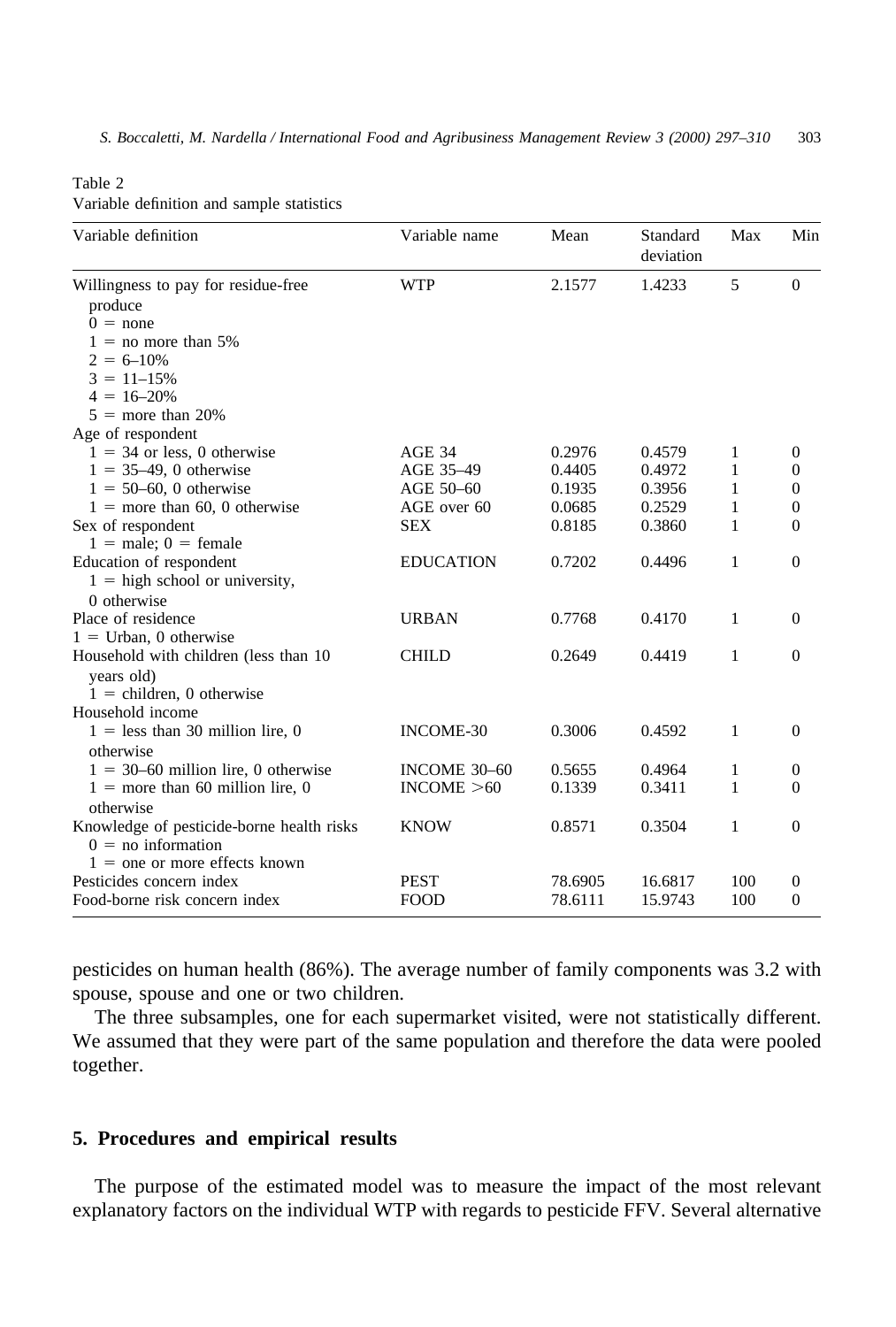Table 3

Regression results of WTP for pesticide residue-free produce (ordered logit analysis)

| Variable                                                                                                                                         | Estimated<br>coefficient | t-ratio  | Level of<br>significance |
|--------------------------------------------------------------------------------------------------------------------------------------------------|--------------------------|----------|--------------------------|
| Constant                                                                                                                                         | $-0.1742$                | $-0.226$ | 0.821                    |
| Age 35–49                                                                                                                                        | 0.2370                   | 0.949    | 0.343                    |
| Age $50 - 60$                                                                                                                                    | 0.3586                   | 1.194    | 0.233                    |
| Age over 60                                                                                                                                      | 0.6615                   | 1.479    | 0.139                    |
| <b>Sex</b>                                                                                                                                       | $-0.4805*$               | $-1.864$ | 0.061                    |
| Education                                                                                                                                        | $-0.5373**$              | $-2.142$ | 0.031                    |
| Urban                                                                                                                                            | $-0.0078$                | $-0.032$ | 0.974                    |
| Child                                                                                                                                            | 0.0502                   | 0.201    | 0.841                    |
| Income $30-60$                                                                                                                                   | $0.6435***$              | 2.758    | 0.006                    |
| Income $>60$                                                                                                                                     | 1.4792***                | 4.019    | 0.000                    |
| Know                                                                                                                                             | 0.0935                   | 0.325    | 0.745                    |
| Pest                                                                                                                                             | $0.0248***$              | 3.831    | 0.000                    |
| Food                                                                                                                                             | 0.0050                   | 0.764    | 0.445                    |
| Summary statistics<br>Number of observations: 336<br>$-2 \times$ Log-likelihood ratio = $\chi^2$ = 46.475<br>Percent correctly classified $=$ 33 |                          |          |                          |

Note: \* Significance at the .10 level; \*\* significance at the .05 level; \*\*\* significance at the .01 level.

specifications of the model were estimated, relating WTP to different combinations of individual explanatory variables or interaction variables. The final model, selected to analyze the dependence of WTP on demographic and risk characteristics, was specified as:  $WTP =$  $\alpha + \beta_1 + \beta_2 AGE1 + \beta_3 AGE2 + \beta_4 AGE3 + \beta_5 SEX + \beta_6 EDU + \beta_7 URBAN + \beta_8 CHILD +$  $\beta_9$ INCOME30–60+ $\beta_{10}$ INCOME>60+ $\beta_{11}$ KNOW+ $\beta_{12}$ PEST+ $\beta_{13}$ FOOD.

The discrete structure of WTP implies the adoption of probit/logit like procedures: following Maddala (1983), the logit procedure was preferred over other categorical variable estimating techniques. Moreover, given the ordinal ranking of the WTP variable, the multinomial logit model would fail to account for the ordinal nature of the dependent variable, therefore, the ordered version of logit estimation was applied (Greene, 1990). The LIMDEP econometric software (Greene, 1995) was used for logit estimations. Overall probabilities were calculated at the variables mean values using estimated intercepts and coefficients. Model significance was verified by calculating the  $\chi^2$  statistics resulting from the restricted and unrestricted log-likelihood functions.

Table 3 presents the estimation results from the ordered logit model. The log-likelihood ratio test indicates that the estimated model has satisfactory explanatory power— $\chi^2$  is significant at the 0.01 probability level. Results suggest that the overall ability of the model to yield correct predictions for consumer WTP is 33%.

The negative signs on the SEX and EDUCATION coefficients indicate that male respondents and those with a university degree were less likely to be willing to pay more for pesticide-free produce. Several other authors (Buzby et al., 1995; Malone, 1990) reported an inverse relationship between WTP and education. In particular, in the case of irradiated food, Malone suggested that this may result from the fact that individuals with a higher education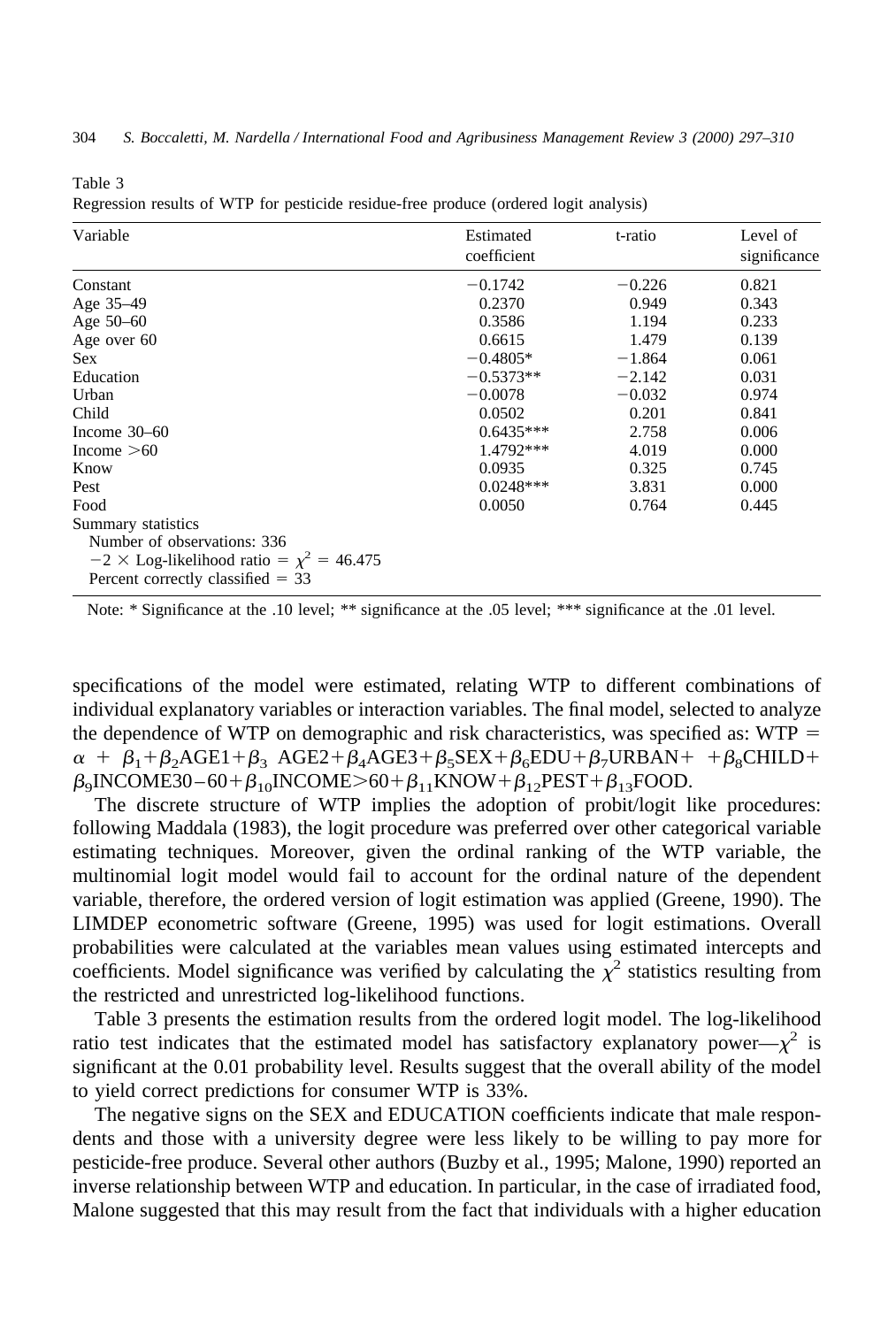do not perceive a current food safety problem. In his specific application, the inverse relationship could also be reinforced by the perception of a risk attached to irradiation procedures. This latter explanation becomes less convincing for pesticide-free FFV. In our case, the higher degree of general knowledge about the high degree of safety of regular produce may explain the behavior of respondents with advanced education. In other words, these consumers may not perceive pesticide-free FFV as different from regular products, as they would not be perceived as risk reducers. The 1999 test results from the Italian Ministry of Health on 7,802 samples of FFV, as reported on major information sources, also support this hypothesis. 68.4% of the samples were found absolutely free of pesticide residues and 30.3% had residues below the legal standard. The percentage of irregular samples decreased from 5.6% in 1993 to 1.3% in 1999 (Agrisole, 2000).

Regarding SEX, female individuals are probably more "family oriented" and therefore more sensitive to safety problems.

The positive sign on INCOME is common to basically all similar previous studies.

PEST supports the hypothesis that the probability to pay a higher WTP increases with higher concern towards pesticide-borne risks. This last result is in agreement with Misra et al. (1991).

Surprisingly, knowledge of negative pesticide effects (KNOW) is not significant. The initial hypothesis was that information could seriously affect WTP, and that the nonsignificant response could be caused by a not sufficiently detailed question. In the case of organic FFV, a further reason is that without proper certification and differentiation, these products may not be perceived effective in reducing risk. Fu et al. (1999) also found that the relationship between an informational variable (knowledge that pesticides increase cancer risk) and WTP was not significant.

We also expected the presence of children to positively affect WTP and to be significant, as found in a purely qualitative psychological study by Rizzardi (1998).

The food-concern variable (FOOD) does not significantly affect WTP: health risks from other food components (cholesterol, fat, salt, sugar) and their repercussion on human health were probably more familiar to consumers than risks from pesticides, and therefore they did not perceive any clear relationship between the two.

Regarding the weight of the different explanatory variables on WTP we know that, for qualitative choice models, estimated coefficients affect marginal probabilities. Probability derivatives (marginal probabilities) are calculated from the estimated model: they measure the change in the probability of each WTP outcome with respect to a change in each explanatory variable. Unfortunately, for binary variables the probability derivatives do not exist. Therefore, the predicted probabilities for these variables are calculated by holding all other variables at the sample means. Probability derivatives (marginal probabilities) are reported in Table 4. In each row, the sum of marginal probabilities is 0: a higher probability attached to a WTP category means a lower probability for another.

Income seems to be the variable with the strongest impact on the consumer's decision to change his or her behavior from no WTP to a positive WTP and from less than 5% of the price to higher premiums. Individuals within the highest income class showed a strong propensity to pay high price premiums: the probability of paying a premium greater than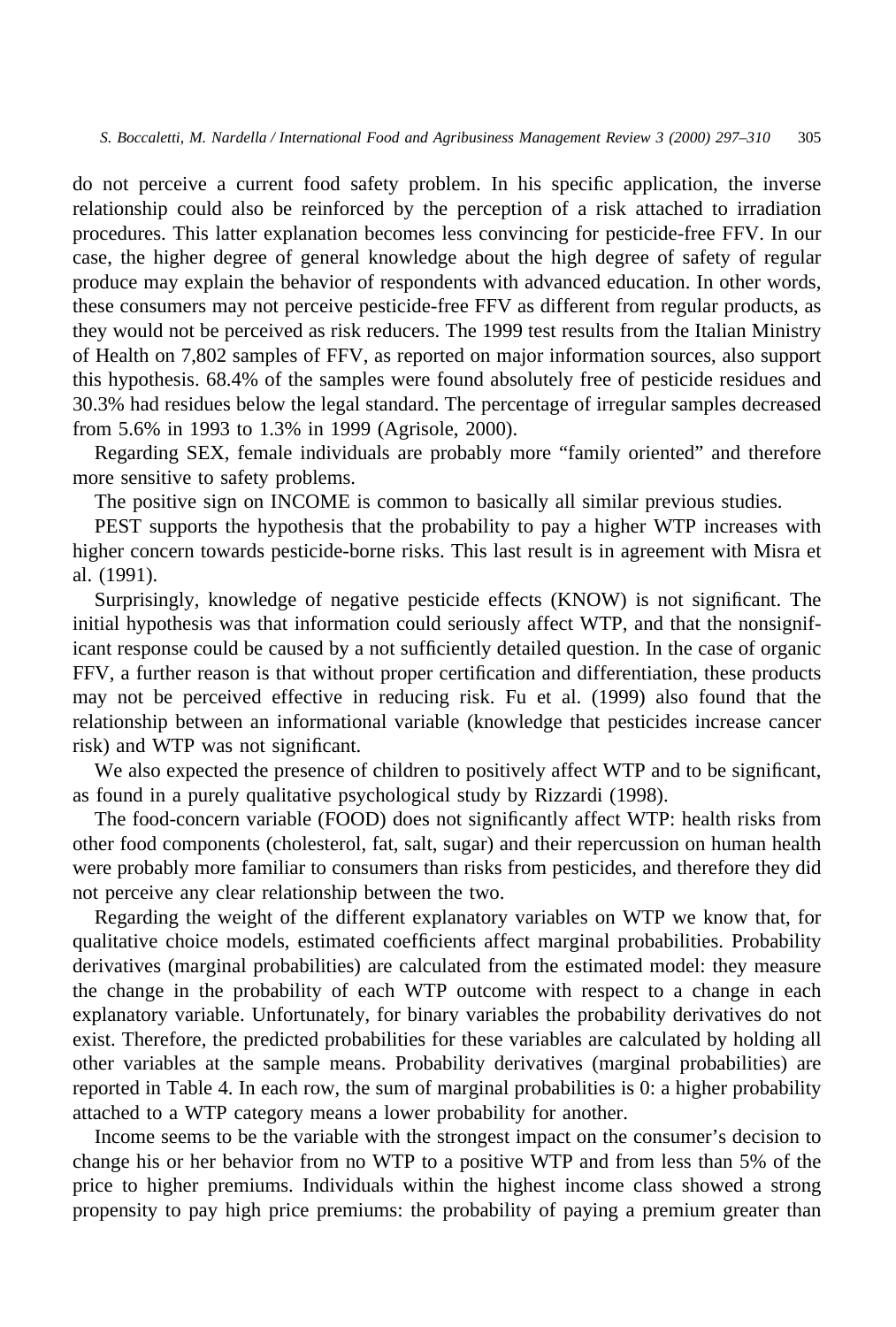|--|--|

Marginal effects (ceteris paribus) of explanatory variables on WTP probabilities, derived from the ordered logit estimated parameter coefficients

| Variable       | $WTP = 0$ | $WTP = 1$ | $WTP = 2$ | $WTP = 3$ | $WTP = 4$  | $WTP = 5$ |
|----------------|-----------|-----------|-----------|-----------|------------|-----------|
| Constant       | 0.0150    | 0.0232    | $-0.0008$ | $-0.0154$ | $-0.00710$ | $-0.0148$ |
| Age 35-49      | $-0.0204$ | $-0.0315$ | 0.0011    | 0.0210    | 0.0096     | 0.0201    |
| Age 50–60      | $-0.0309$ | $-0.0477$ | 0.0017    | 0.0318    | 0.0146     | 0.0305    |
| Age over 60    | $-0.0569$ | $-0.0880$ | 0.0032    | 0.0587    | 0.0269     | 0.0562    |
| <b>Sex</b>     | 0.0414    | 0.0639    | $-0.0023$ | $-0.0426$ | $-0.0195$  | $-0.0408$ |
| Education      | 0.0462    | 0.0714    | $-0.0026$ | $-0.0476$ | $-0.0218$  | $-0.0457$ |
| Urban          | 0.0007    | 0.0010    | 0.0000    | $-0.0007$ | $-0.0003$  | $-0.0007$ |
| Child          | $-0.0043$ | $-0.0067$ | $-0.0002$ | 0.0045    | 0.0020     | 0.0043    |
| Income $30-60$ | $-0.0554$ | $-0.0856$ | 0.0031    | 0.0571    | 0.0261     | 0.0547    |
| Income $>60$   | $-0.1273$ | $-0.1967$ | 0.0071    | 0.1312    | 0.0601     | 0.1257    |
| Know           | $-0.0081$ | $-0.0124$ | 0.0004    | 0.0083    | 0.0038     | 0.0079    |
| Pest           | $-0.0021$ | $-0.0033$ | 0.0001    | 0.0022    | 0.0010     | 0.0021    |
| Food           | $-0.0004$ | $-0.0007$ | 0.0000    | 0.0004    | 0.0002     | 0.0004    |

15% of the regular price for pesticide-free FFV increases by 0.1257 for individuals in the high income class. This result suggests that high prices for pesticide-free FFV may induce the representative Italian consumer, with an income belonging to the class between 30 and 60 million lire, to purchase regular products.

The effect of the residue concern variable (PEST) is not particularly strong: a unit increase in consumer concern about pesticides increases (decreases) the probability of a positive (zero) WTP by 0.0021. Looking at the different WTP classes, the most consistent (positive) changes in probabilities are in the "11 to 15%" and in the "more than 20%" classes: those individuals who for some reason were particularly worried about health risks from pesticides were willing to pay a consistent price premium to avoid the risk.

Attitude towards risk is generally related with individual characteristics: PEST shows a positive correlation with AGE 35 to 49 and EDUCATION (Table 5). This result may indicate higher risk concerns for individuals within the age class 35 to 49 and with an advanced education. Respondents in this class also showed a higher degree of knowledge about risks from pesticides, which may concur to explain their higher risk aversion. Nevertheless, the fact that AGE 35 to 49 is not significant in the WTP model implies that individuals in this category did not perceive pesticide-free FFV as relevant risk reducers. The reason could be the previously mentioned factors: inadequate certification procedures and the fact that in Italy regular FFV are generally perceived as safe. Other studies on Italian consumers confirm our main results, that is, that lack of knowledge and information/certification on production techniques and scarce product differentiation are all factors which tend to reduce the demand for organic FFV. For example Bagnara (1995) conducted 200 interviews on Italian consumers and found that only 9% of the respondents could effectively distinguish organic produce from regular produce and also that over 40% of the respondents could not find a quality label on the product and received no information regarding production and commercialization.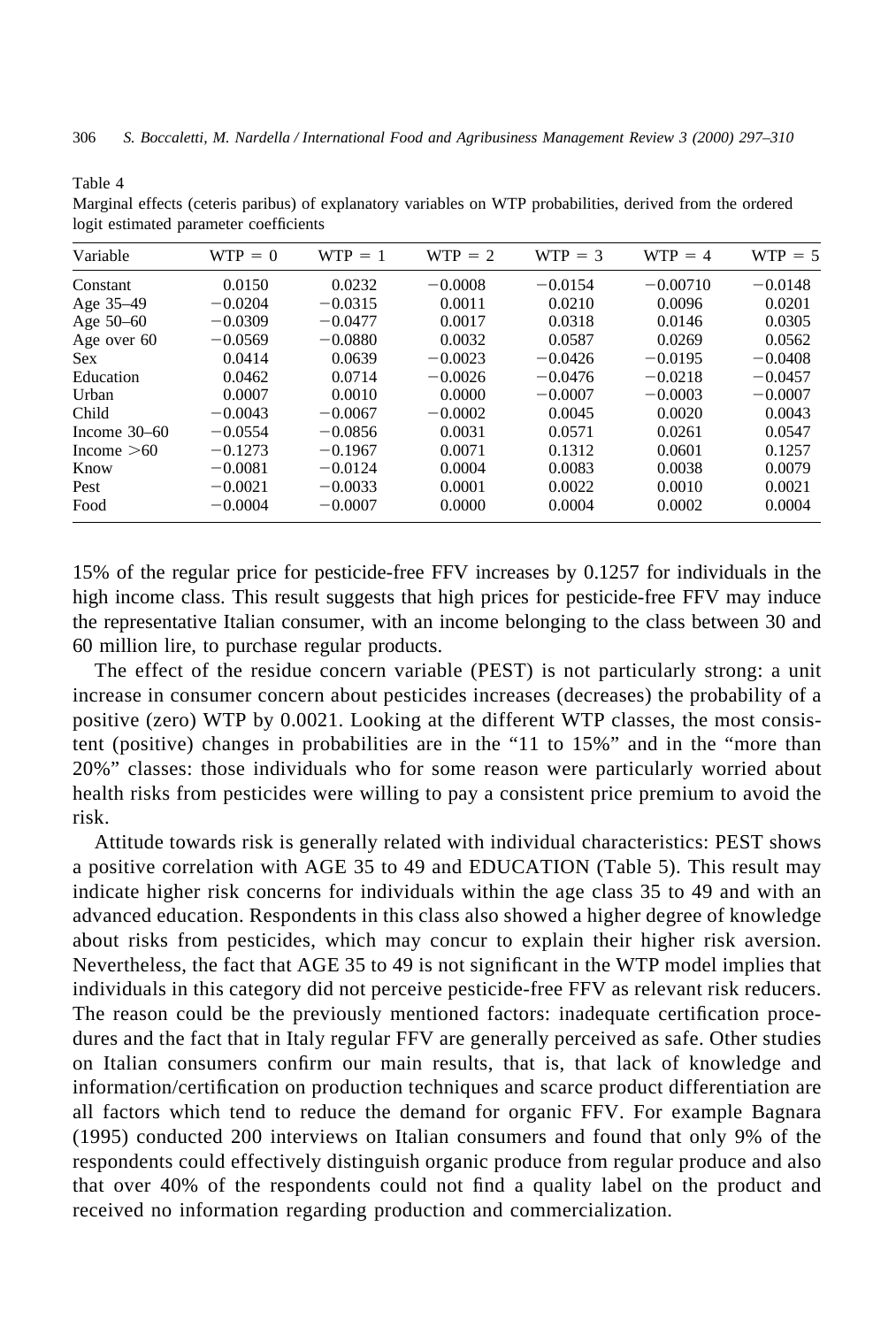Table 5Matrix of the simple correlation coefficients between explanatory variables

|                | Age<br>$35 - 49$       | Age<br>$50 - 60$      | Age<br>over 60                   | Sex         | Income<br>$30 - 60$    | Income<br>>60                               | Education | Urban                 | Child                 | Food                                      | Pest              | Know |
|----------------|------------------------|-----------------------|----------------------------------|-------------|------------------------|---------------------------------------------|-----------|-----------------------|-----------------------|-------------------------------------------|-------------------|------|
| Age 35–49      | 1.000000               |                       |                                  |             |                        |                                             |           |                       |                       |                                           |                   |      |
| Age $50 - 60$  | $-0.434530$            | 1.000000              |                                  |             |                        |                                             |           |                       |                       |                                           |                   |      |
| Age over 60    | $-0.240520 - 0.132760$ |                       | 1.000000                         |             |                        |                                             |           |                       |                       |                                           |                   |      |
| Sex.           | $-0.002037$            |                       | $0.015649 - 0.055782$            | 1.000000    |                        |                                             |           |                       |                       |                                           |                   |      |
| Income $30-60$ |                        |                       | $0.112590 - 0.072291 - 0.095248$ | 0.023271    | 1.000000               |                                             |           |                       |                       |                                           |                   |      |
| Income $>60$   |                        | $0.003143 - 0.037728$ | 0.135640                         |             | $-0.064165 - 0.448600$ | 1.000000                                    |           |                       |                       |                                           |                   |      |
| Education      |                        |                       | $0.045472 - 0.198330 - 0.146130$ | $-0.104330$ | 0.082324               | 0.186680                                    | .000000   |                       |                       |                                           |                   |      |
| Urban          | $-0.100270$            | 0.009209              | 0.117010                         |             | $-0.011423 - 0.037335$ | 0.021923                                    | 0.000284  | 1.000000              |                       |                                           |                   |      |
| Child          |                        |                       | $0.133110 - 0.259830 - 0.136010$ | $-0.119720$ | 0.009152               | 0.021395                                    |           | $0.163760 - 0.018367$ | 1.000000              |                                           |                   |      |
| Food           | 0.024078               | 0.070863              | 0.068149                         |             |                        | $0.088478 - 0.055830 - 0.094321 - 0.106270$ |           |                       | $0.021562 - 0.111070$ | 1.000000                                  |                   |      |
| Pest           |                        |                       | $0.256910 - 0.124340 - 0.070673$ | $-0.023121$ |                        | $0.060849 - 0.026794$                       |           | $0.142060 - 0.042143$ | 0.095781              |                                           | 0.094542 1.000000 |      |
| Know           | 0.122370               |                       | $0.015380 - 0.024058$            | $-0.015760$ | 0.002451               | 0.135570                                    | 0.048722  | 0.128390              |                       | $0.052316 - 0.011281$ $0.172150$ 1.000000 |                   |      |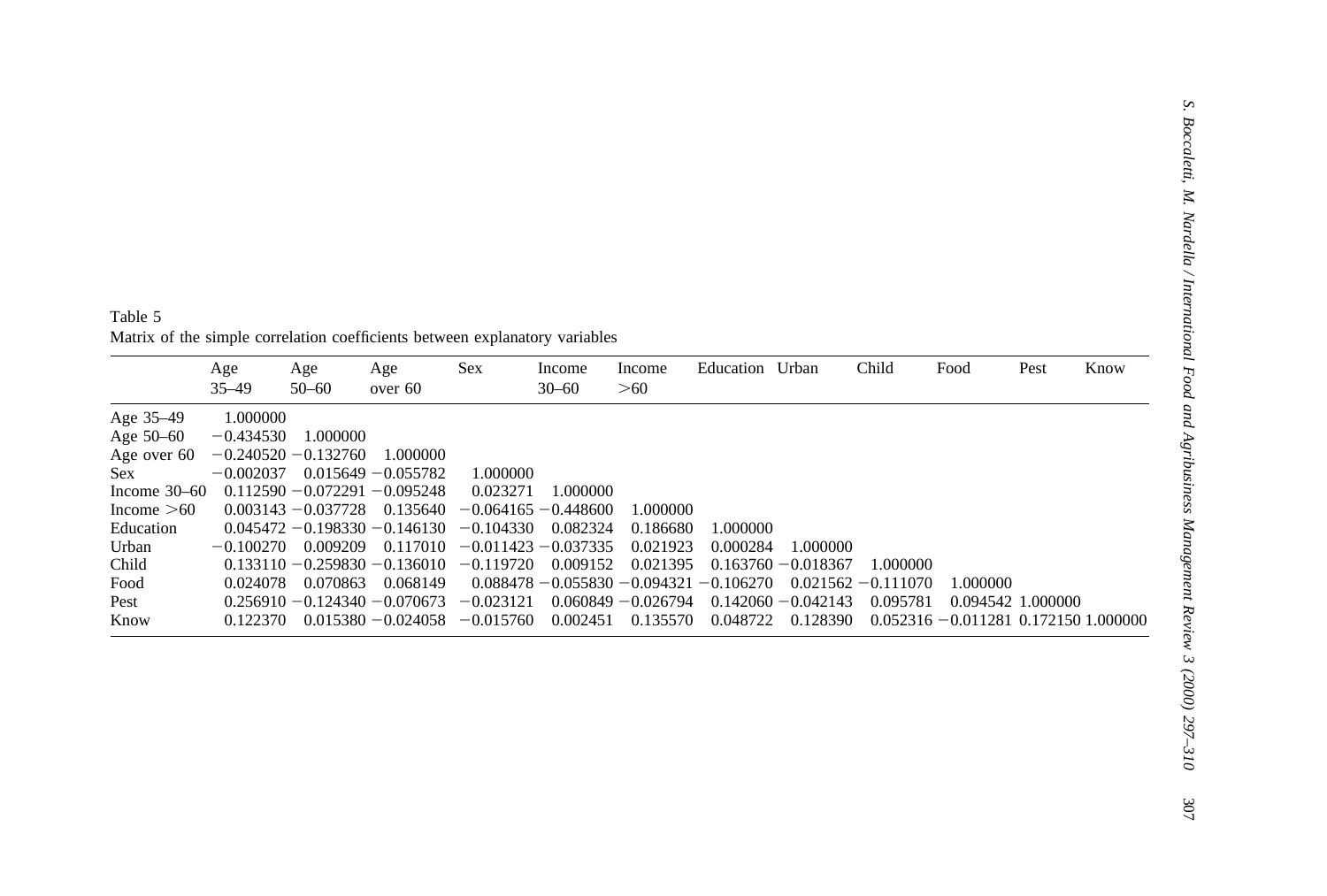#### **6. Final remarks and managerial implications**

The purpose of this study was to assess the effects of socio-demographic and risk perception variables on individual WTP for pesticide-free FFV, to indirectly measure the net benefit to consumers from avoiding an important source of health risks.

The results of the present study suggest that Italian consumers were generally concerned about health risks from pesticides, with only 11% of the respondents not willing to pay higher prices for pesticide-free FFV. On the other hand, among those willing to pay higher prices, almost 70% would not pay a premium higher than 10% of the regular price. Our results are in line with those of past studies on consumer perceptions and attitudes with respect to the use of pesticides, which supported the idea that consumers would accept to pay only a small premium above regular retail prices to avoid food borne risks. Nevertheless, we found that 11% of the respondents were willing to pay as much as 20% above regular prices to avoid the pesticide risk, indicating a relevant market niche for these safe products.

We used an ordered logit model to estimate the impact of the main explanatory variables on the probabilities of consumers' WTP. The most relevant increase in the probability of a positive WTP was given by income and individual perception of risk concern about pesticides, while higher education increased the probability of a zero WTP.

Particularly interesting was the fact that point-of-purchase information did not change consumers' attitudes towards these products, that is, their risk perception. This could indicate that consumers need time with the information to be effective, especially for those products/ risks consumers are not particularly familiar with. This result, coupled with the fact that organic produce is not well differentiated from regular produce, in addition to the lack of effective guarantees evident to consumers, may explain why even informed consumers may not directly link their information on risks to the benefit they could obtain from safe products. With a long learning process, to include a consumption experience variable in the model would probably improve its explanatory power.

Our findings provide interesting new insights for the definition of marketing strategies. If producers of pesticide-free products intend to sell through mass marketing channels (supermarket chains), then the price premium should not exceed 10 to 15% for individuals with low or medium risk concern, at least following the preliminary indications obtained from our survey, which was aimed only to consumers shopping in supermarkets.

Long-term investment in promotion to inform consumers and educational campaigns on food-borne risks would help to build an individual concern toward the particular risks from pesticide residues, but this concern would translate into a positive WTP only if sustained by an easily recognized certification procedure. This would turn a credence attribute, "pesticidefree," into a search quality signal evident to consumers, so that they would be able to separate regular produce from organic produce.

Even though results indicate that price is a critical factor in determining the level of demand of pesticide-free FFV, a relatively small niche of very concerned consumers may be reached selling through particular marketing channels, such as specialty outlets for organic products, and in this case, prices may include higher premiums, as confirmed by Bagnara (1995). He found that most consumers buying from organic specialty stores were willing to pay more than 20% above regular prices. In the case of these particular outlets, the degree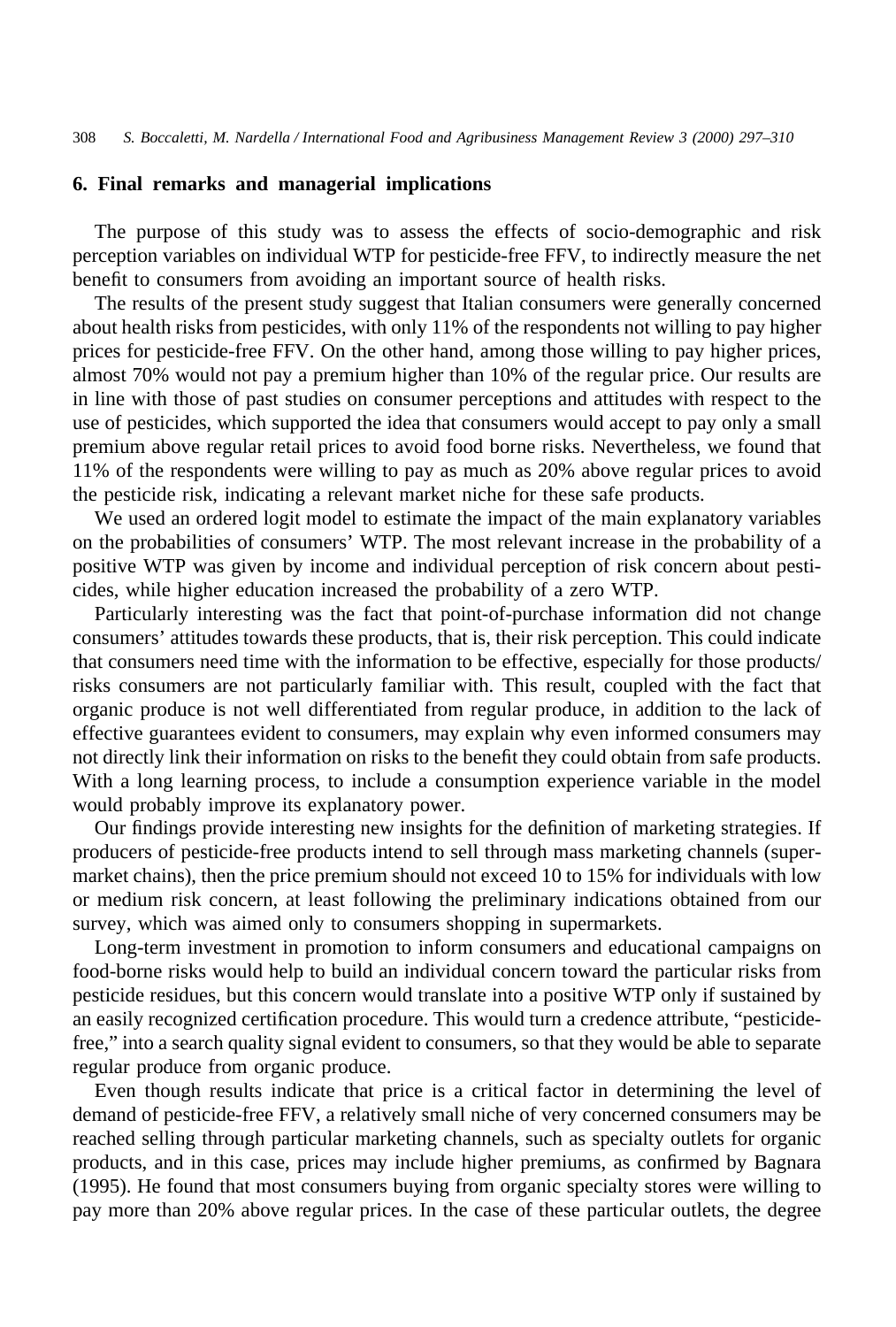of information to consumers and the "guarantee" effect of specialized stores contribute to extract a higher WTP from consumers.

Therefore, joint results from our and previous studies indirectly suggest that production costs will be crucial for the success of organic FFV: if these costs exceed by more than 15 to 20% those for standard FFV, than the market for residue free FFV would probably show a slow growth rate, especially in supermarkets, where shoppers generally have a lower WTP compared to those purchasing from specialized outlets. In this case only heavy investments in the marketing strategies discussed above would allow both individual WTP and residue free FFV market share to increase.

#### **Notes**

1. See Caswell (1998) for a discussion of the different methods.

#### **Acknowledgment**

The authors would like to thank two anonymous reviewers for their helpful comments.

#### **References**

*Agrisole.* (1999a). Cresce la voglia di frutta biologica. *4,* 10–16, Settembre.

*Agrisole.* (1999b). Prodotti puliti in cerca di mercati. *4,* 5–11, Novembre.

*Agrisole.* (2000). Fitofarmaci, percorso quasi netto. *5,* 30 giugno-6 luglio.

Bagnara, G. L. (1995). Così i consumatori vedono il biologico. Terra e Vita, (6).

- Blumenshein, K., Johannesson, M., Blowquist, G., Liljas, B., & O'Conor, R. (1998). Experimental results on expressed certainty and hypothetical bias in contingent valuation. *Southern Economic Journal, 65,* 169–177. Bove, G. (1990). La nutrizione tenta un salto di qualita`. *Largo Consumo, 6,* 84–86.
- Buzby, J., Skees, J., & Ready, R. (1995). Using contingent valuation to value food safety: a case study of grapefruit and pesticide residues. In J. A. Caswell (Ed.), *Valuing food safety and nutrition* (pp. 219–256). Boulder, CO: Westview Press.
- Caswell, J. (1998). Valuing the benefits and costs of improved food safety and nutrition. *The Australian Journal of Agricultural and Resource Economics, 42,* 409–424.
- Fox, J. A., Shogren, J. F., Hayes, D. J., & Kliebenstein, J. B. (1995). Experimental auctions to measure willingness to pay for food safety. In J. A. Caswell (Ed.), *Valuing food safety and nutrition* (pp. 115–128). Boulder, CO: Westview Press.
- Fu T.-T., Liu, J.-T., & Hammit, J. K. (1999). Consumer willingness to pay for low-pesticide produce in Taiwan. *Journal of Agricultural Economics, 50,* 220–233.
- Greene, W. H. (1990). *Econometric analysis.* New York: MacMillan Publishing Company.
- Greene, W. H. (1995). *LIMDEP.* Bellport: Econometric Software, Inc.
- Maddala, G. S. (1983). *Limited dependent and qualitative variables in econometrics.* New York: Cambridge University Press.
- Malone, J., Jr. (1990). Consumer willingness to purchase and to pay for potential benefits of irradiated fresh food products. *Agribusiness: An International Journal, 6,* 163–178.
- Misra, S., Huang, C., & Ott, S. (1991). Consumer willingness to pay for pesticide-free fresh produce. *Western Journal of Agricultural Economics, 16,* 218–227.